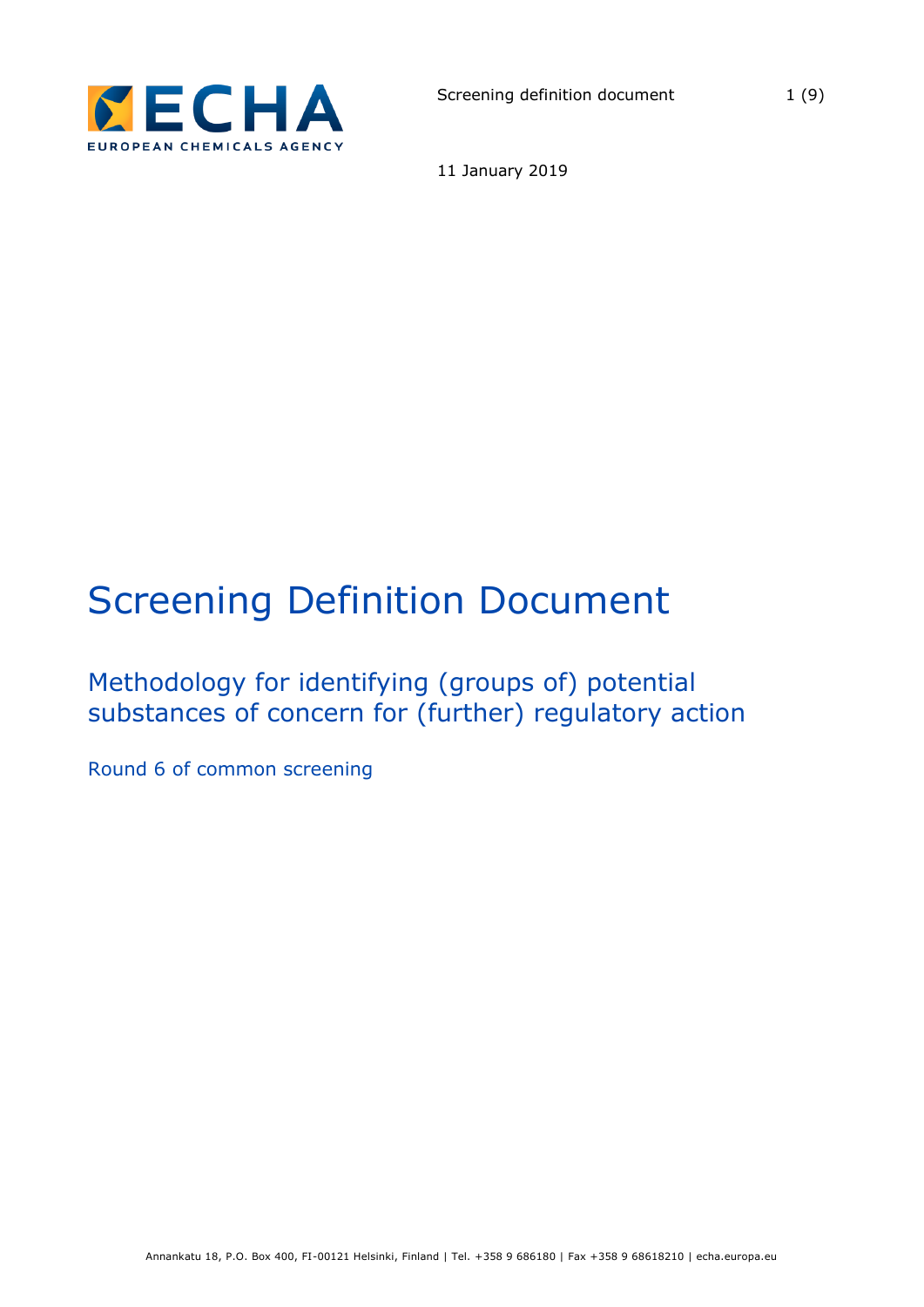# **Contents**

|  | 1 Integrated Regulatory Strategy: addressing groups of substances via common |  |
|--|------------------------------------------------------------------------------|--|
|  | 2 Manual screening of (groups of) substances and screening timelines  4      |  |
|  |                                                                              |  |
|  |                                                                              |  |
|  |                                                                              |  |
|  |                                                                              |  |
|  |                                                                              |  |

|--|--|--|--|--|--|--|--|--|--|--|--|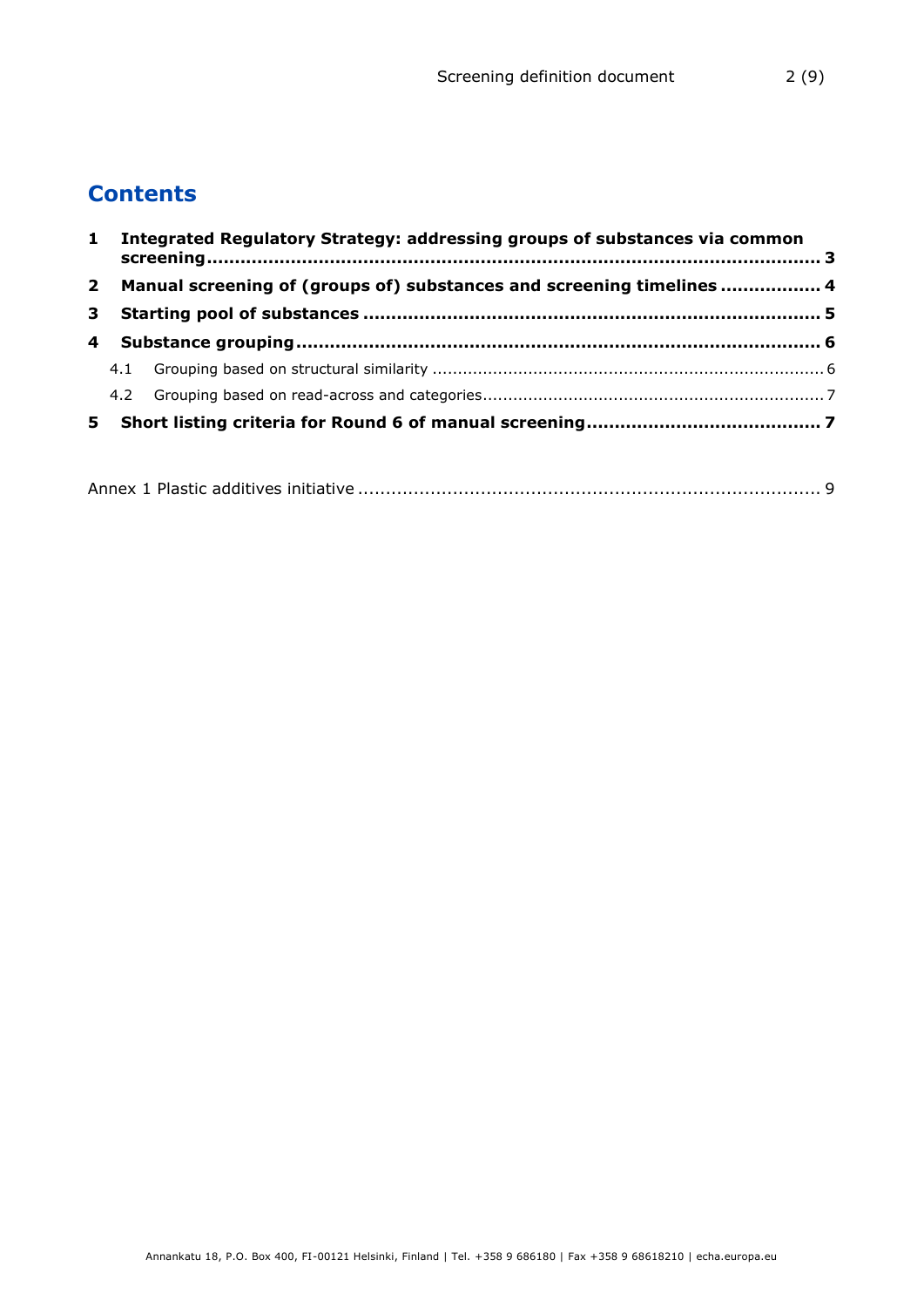## <span id="page-2-0"></span>**1 Integrated Regulatory Strategy: addressing groups of substances via common screening**

ECHA has developed an integrated regulatory strategy based on the experience gained so far in implementing REACH and CLP regulatory processes. This strategy brings all the processes together to achieve the aims of these Regulations, as well as contributing to meeting the 2020 goals of the World Summit on Sustainable Development (WSSD).

In that context, ECHA has agreed, together with Member States and the Commission, to have a sufficient understanding of all substances registered above 100 tonnes by 2020. ECHA's ambition by 2020 is to have mapped the 'universe of registered substances' above 100 tonnes through a number of actions. The aim is to conclude for all these substances whether there is a need for specific action (i.e. data generation or regulatory risk management) or whether the substances are currently of low priority for further regulatory work. The decision to consider a substance as being of low priority for further regulatory work will be regularly reassessed, in particular when new information on the substance (e.g. on uses or hazards) becomes available.

One important element of this strategy is the common screening. Since 2013, together with the Member States, ECHA has developed a common screening process, which identifies (groups of) substances that have the greatest potential for adverse impacts on human health and the environment.

The common screening allows a conclusion to be reached on which substances need further data generation under compliance check and/or substance evaluation and which substances can be directly earmarked for EU level risk management measures.

Screening has evolved from identifying single substances to identification of groups of related substances. The concept of "grouping" similar substances is as such not new in the regulatory world. Grouping of similar substances can:

- enhance coherence of authorities' work through all steps from identification of substances of potential concern (screening), via further information generation (CCH, SEV, other means including direct contacts with industry) to regulatory risk management (CLH, SVHC identification and authorisation, restriction, but possibly also actions under other legislation),
- maximise the use of the available resources by avoiding overlaps/gaps of activities while providing transparency towards industry and supporting them to avoid regrettable substitution.

Working with groups of substances is for instance important to identify those substances, for which there is clearly less information available (e.g. only registration with intermediates uses or C&L notifications) but which could be potential substitutes to substances already identified for regulatory action (so called supplementary activities in the SVHC Roadmap Implementation Plan). The same applies for substances that are currently not on the EU market as such or in mixtures but may be imported in articles. Without a grouping approach those substances may not be identified early enough to avoid regrettable substitution.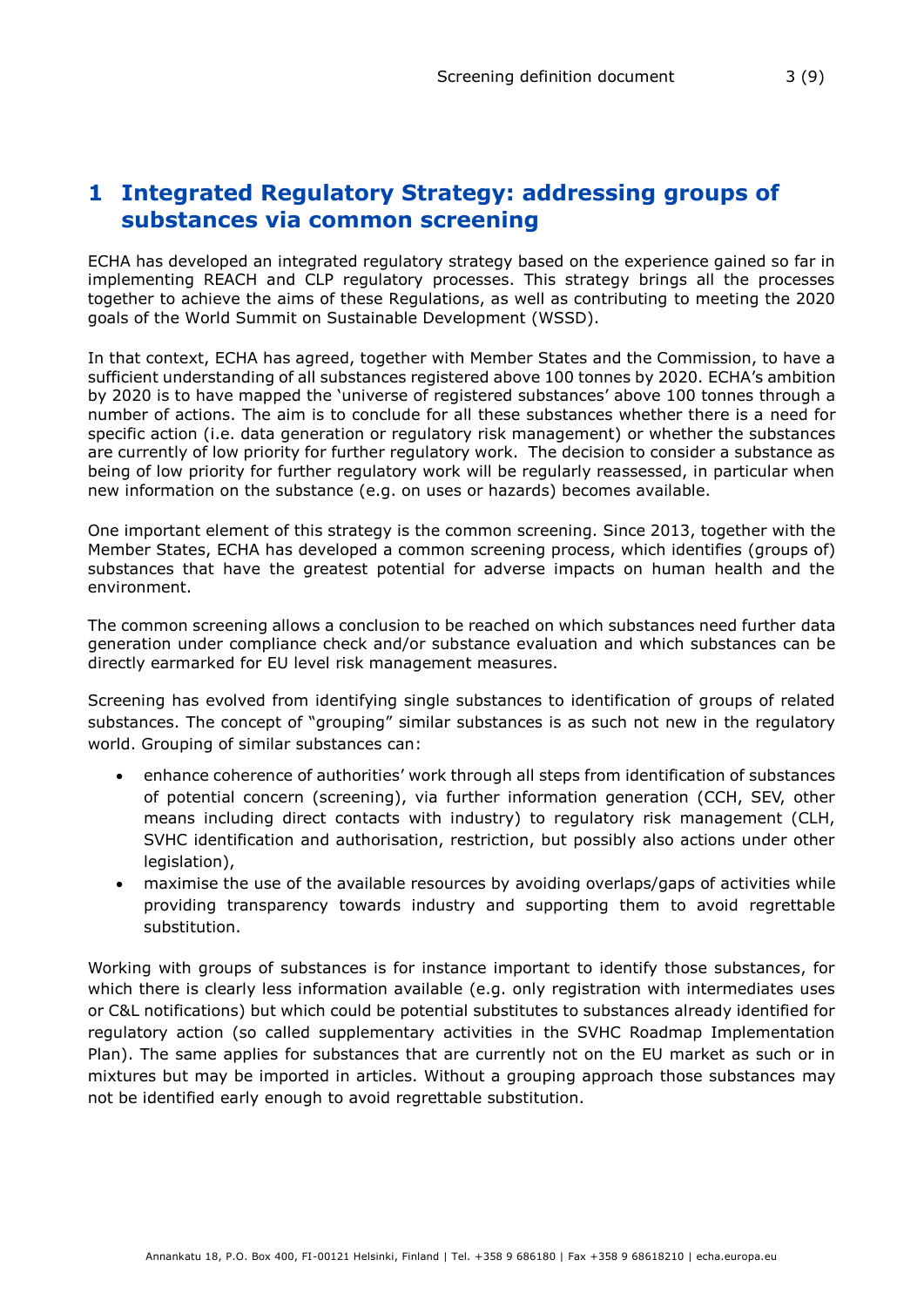# <span id="page-3-0"></span>**2 Manual screening of (groups of) substances and screening timelines**

The manual screening of the (groups of) substances performed by Member States and ECHA can result in the following outcome:

- Compliance check under **Dossier Evaluation (CCH);**
- Community Rolling Action Plan (CoRAP) under **Substance Evaluation (SEv)**;
- **CLH – Harmonised classification and labelling** at EU level
- **RMOA – Regulatory Management Option Analysis** which may lead to the substances being proposed for further regulatory risk management measures under the REACH and CLP Regulations i.e.:
	- **Authorisation - Identification of Substances of Very High Concern (SVHC);**
	- **Restriction.**
- **Further assessment** in particular for substances with potential PBT/vPvB and/or ED properties for which further discussion may be needed at the PBT and ED expert groups
- **Other action** An action other than the ones listed above (outside REACH/CLP processes and activities) is needed (e.g. enforcement)
- **No action** The substance is of low priority and there is no need for further action for the time being based on currently available information.
- **Pending action**  It is not possible to conclude on the (groups of) substances as some generation of data or assessment is ongoing and needs to be finalised before a conclusion can be reached.

Different members of the group can have different outcomes from screening. Member States will perform the manual screening of groups of substances where the focus is on those substances of potential concern for further regulatory risk management action. ECHA will focus on those substances where the outcome is expected to be compliance check.

The following figure provides the indicative timelines that are followed in a screening round.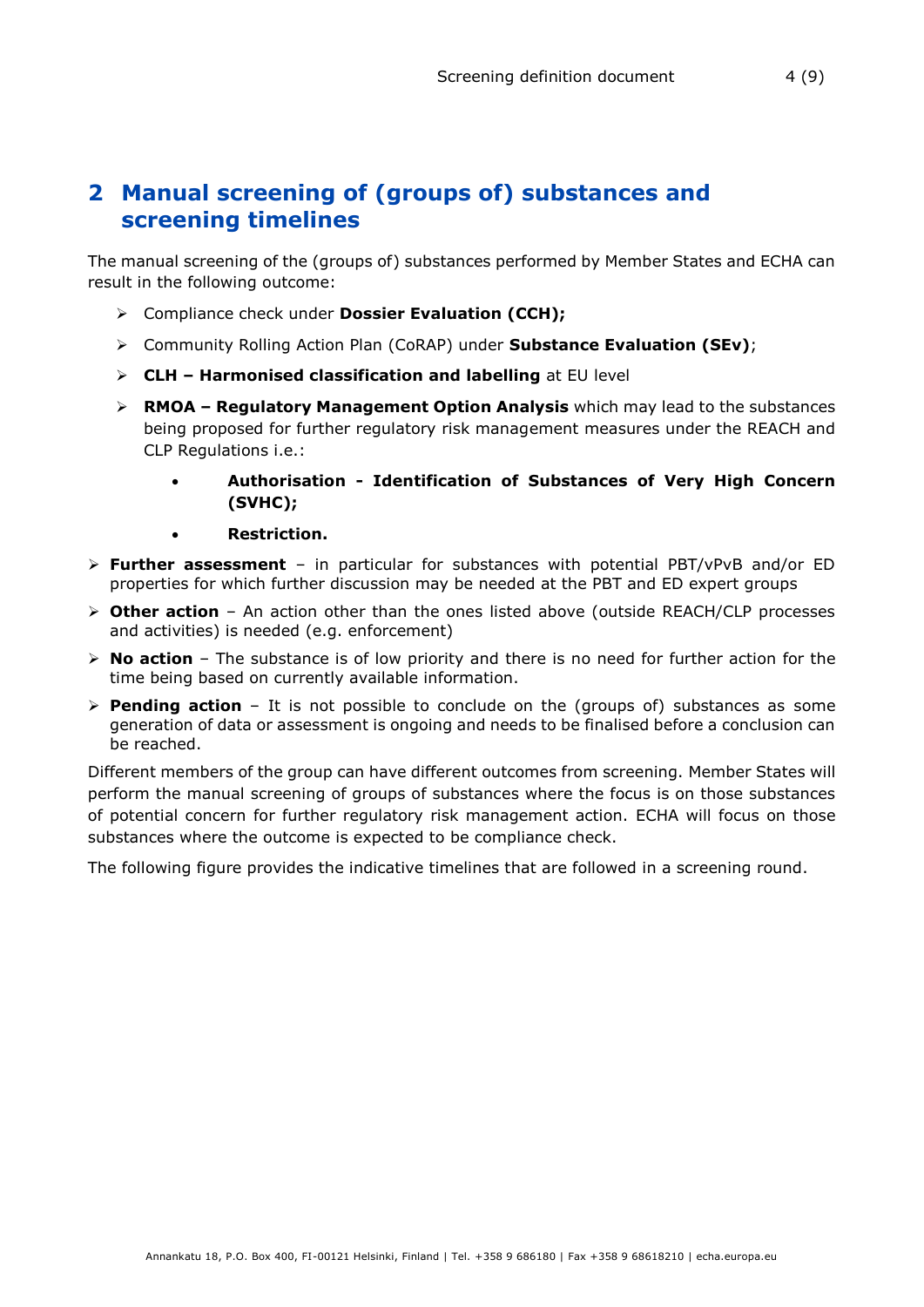

# <span id="page-4-0"></span>**3 Starting pool of substances**

The starting pool of substances for all common screening activities comprises the approximately 130 000 substances in the C&L inventory<sup>1</sup> and, additionally, substances that have been notified under the Dangerous Substances Directive, but for which ECHA has not yet received an updated registration dossier or C&L notification<sup>2</sup>.

The registrations and notifications that are screened fall under one of the categories described in [Table 1.](#page-4-1)

## <span id="page-4-1"></span>**Table 1: Categorisation of registrations/notifications**

| <b>Group</b>               | <b>Definition</b>                                                                                                   |
|----------------------------|---------------------------------------------------------------------------------------------------------------------|
| <b>REACH registrations</b> | Registrations that are not associated with a prior notification<br>under the Dangerous Substances Directive         |
| Tonnage upgraded NONs      | For these registrations ECHA has received a REACH dossier<br>that contains higher information requirements compared |

 $1$  Please note that all registrations are also included in the C&L inventory.

-

<sup>&</sup>lt;sup>2</sup> In principle manufacturers or importers of such notified substances should have submitted a registration dossier with the GHS classification, but the algorithm does not rely on this and explicitly includes notified substances in the starting pool.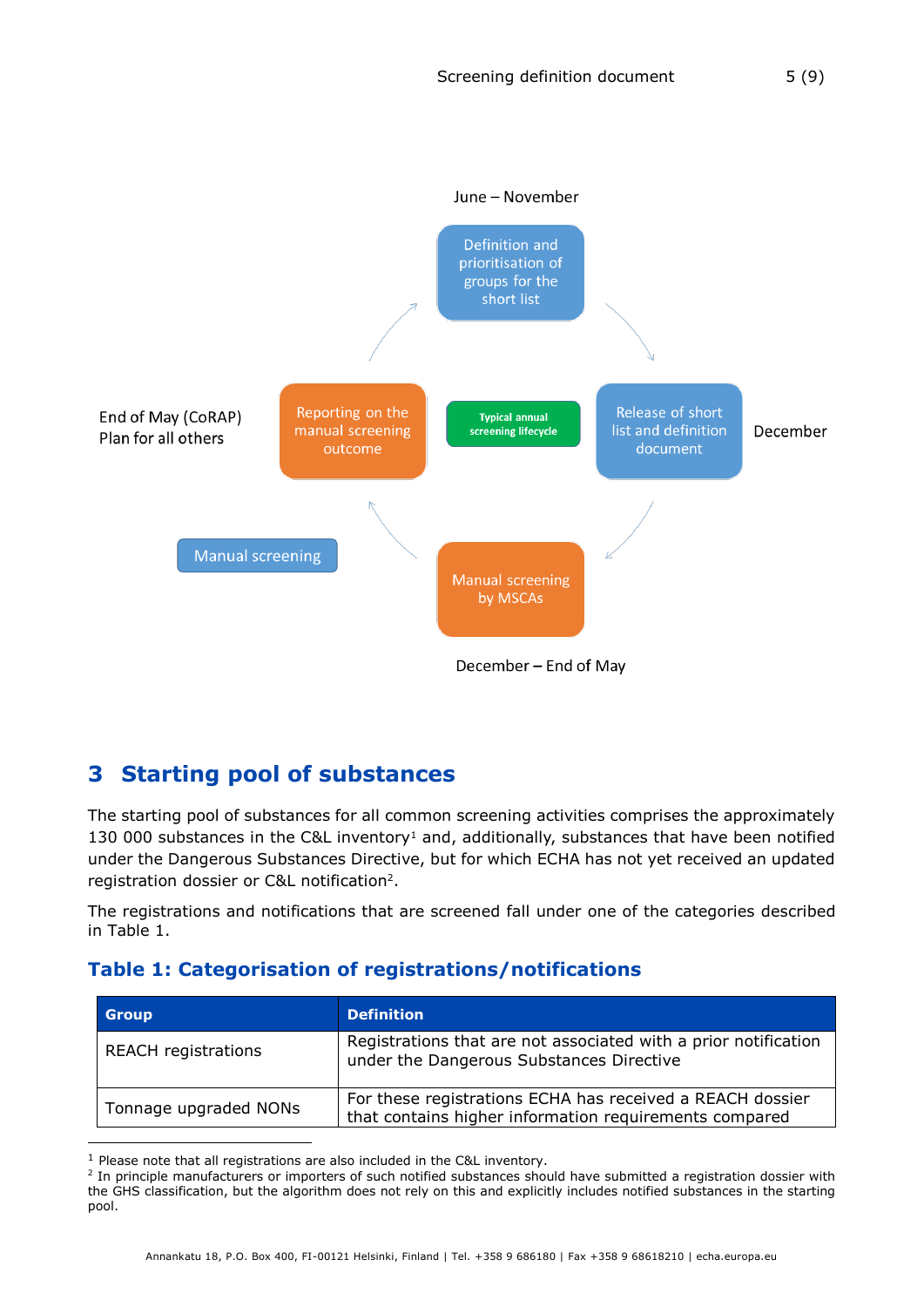| registrations                         | with the original notification due to a tonnage upgrade<br>(detected using a conservative implementation with<br>emphasis on the information requirements)                                                                                                    |
|---------------------------------------|---------------------------------------------------------------------------------------------------------------------------------------------------------------------------------------------------------------------------------------------------------------|
| Updated NONs registrations            | For these registrations ECHA has received a REACH dossier<br>that has not increased the information requirements<br>compared with what was needed under the Dangerous<br>Substances Directive                                                                 |
| Non-updated NONs<br>registrations     | For these registrations ECHA has not yet received a REACH<br>dossier                                                                                                                                                                                          |
| Notifications in the C&L<br>inventory | These are notifications in the C&L inventory submitted<br>according to Article 39 of the CLP Regulation, that are not<br>due to registrations<br>(every registration is also a notification, but such registrations belong to one<br>of the categories above) |
|                                       |                                                                                                                                                                                                                                                               |

# <span id="page-5-0"></span>**4 Substance grouping**

The grouping methodology used in priority setting is based on two broad methods, namely (i) structural similarity that uses the substance identity information in registration dossiers and C&L notifications and (ii) read-across/categories that uses the test material and category information in registration dossiers and category/read-across information in external sources. The two methods can be seen as complementary. It is expected that typically read-across/category arguments are built around substance pairs/groups that share common structural features, but do not necessarily include all substances that are structurally related and are known to Authorities because they are present in a registration or C&L notification. Both methods do not constitute validated read-across/category information because structural similarity alone may not be sufficient and because read-across/category arguments in registration dossiers are often not sufficiently robust. Nevertheless, they are both useful screening tools for grouping substances that will be subject to manual investigation at a later stage with the understanding that part of the manual investigation will also examine the reliability and relevance of the proposed substance grouping before this grouping is further utilised in subsequent regulatory processes.

## <span id="page-5-1"></span>**4.1 Grouping based on structural similarity**

The first step before grouping based on structural similarity is the generation of molecular structures by using all the identifiers, such as IUPAC name and CAS names, provided by the registrants in the IUCLID dossiers. The generated molecular structures form the basis for all similarity considerations in common screening. The way to achieve this is to generate the structural fingerprints of all molecular structures and then use these fingerprints to identify the structures that are closer to a given target structure by calculating the structural distance. The result of the similarity analysis is to identify EC number pairs that are structurally related.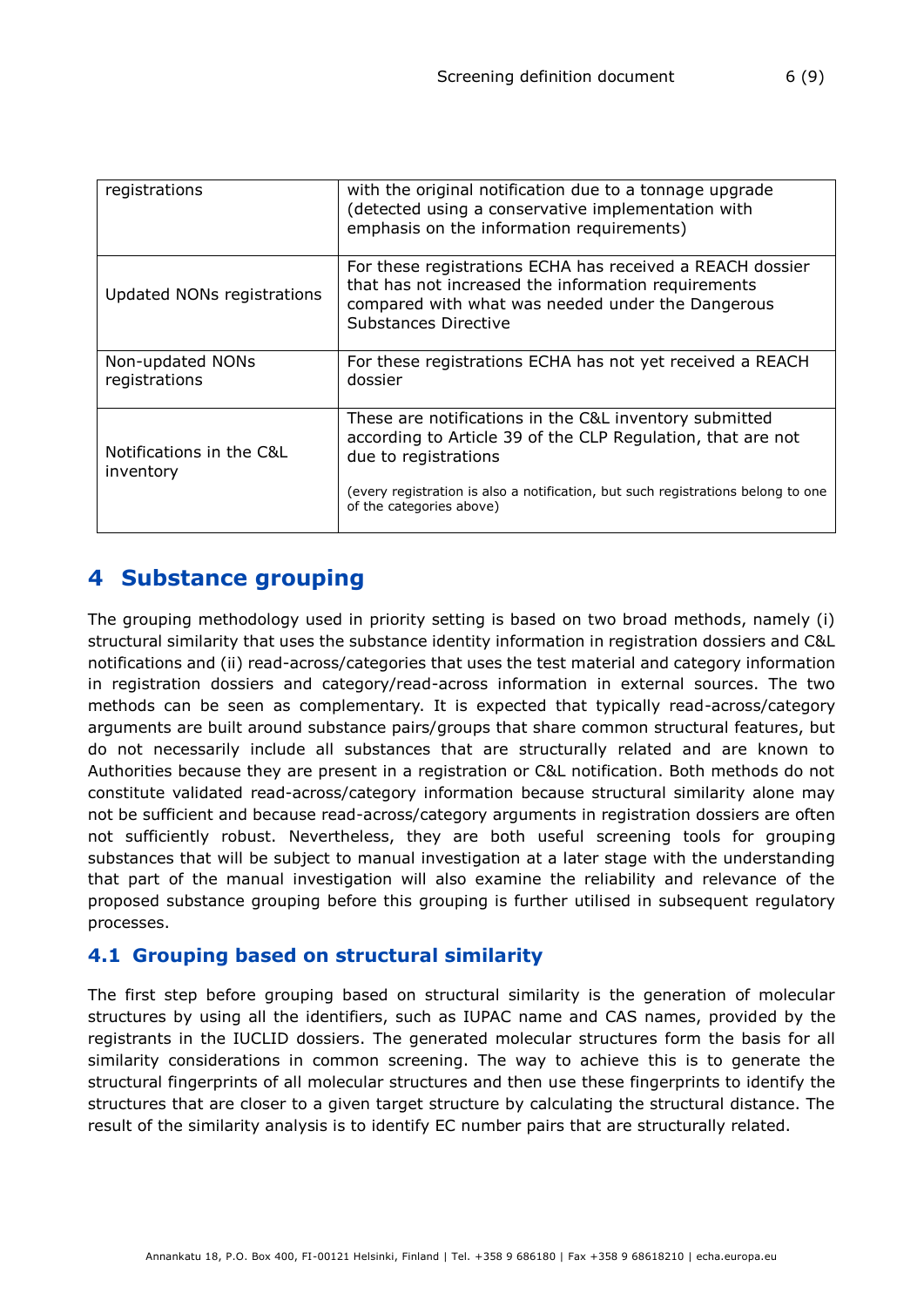## <span id="page-6-0"></span>**4.2 Grouping based on read-across and categories**

This method uses two major families of information sources:

- the test material identifiers in endpoint study records (one-to-one read across) and category objects in registration dossiers (registrant information)
- read-across and categories proposed by other regulatory Authorities, such as NICNAS[5], OECD[6] and HPVIS[7]

The method essentially collects "substance pair" information from all these sources. Category information in IUCLID dossiers is converted to substance pairs by enumerating all possible combinations. The directionality of read-across is not considered, i.e. the two substances are entered into the substance pair in random order regardless of which is the source and which is the target substance[8]. The information from the different sources is harmonised so that regardless of the original format it is converted to an internally consistent format suitable for further considerations. The framework is sufficiently generic to allow the utilisation of additional external category information as this becomes available. Two substances in registration dossiers or C&L notifications are then linked if they are the two members in one or more substance pair. The method allows to limit the substance pairs that are considered, e.g. to only consider certain information sources such as only one-to-one read across arguments in registration dossiers or even only consider read-across argument only for certain endpoints. We can argue that substance grouping based on read-across or category information has more significance than structural similarity alone because the grouping is normally accompanied by argumentation to demonstrate that any differences in structure are not (eco)toxicologically important. The method is not concerned with the validity of this argumentation, which is examined during manual screening.

## <span id="page-6-1"></span>**5 Short listing criteria for Round 6 of manual screening**

The section below describes the short listing criteria used to create the shortlist for Round 6. Please note that from Round 4 onwards, ECHA applies a grouping approach to identify substances to be manually screened. In this approach so called group seeds are identified around which groups of similar substances are formed. Group seeds substances may be for instance substances under CoRAP, under Substance Evaluation, in the candidate list, classified as CMR under CLP, substances identified by external bodies and non-EU Authorities and substances proposed by national prioritisation projects. In order to provide as wide an overview as possible for any group, all members of the group are included on the shortlist for authorities to consider them in their assessment. This includes not only those group members with widespread uses potentially leading to exposure to human health and/or releases to the environment but also those registered as intermediates or those only notified to the C&L Inventory. However, there is always at least one substance in each group which has widespread uses based on the automatic IT screening.

-

<sup>[5]</sup> <http://www.nicnas.gov.au/chemical-information/imap-assessments>

<sup>[6]</sup> <http://webnet.oecd.org/HPV/UI/ChemGroup.aspx>

<sup>[7]</sup> <http://www.epa.gov/hpvis/>

<sup>&</sup>lt;sup>[8]</sup> Identifying such directionality based e.g. on worst case would require endpoint-specific algorithms that are of unjustifiable complexity given the acceptable level of uncertainty at the screening stage.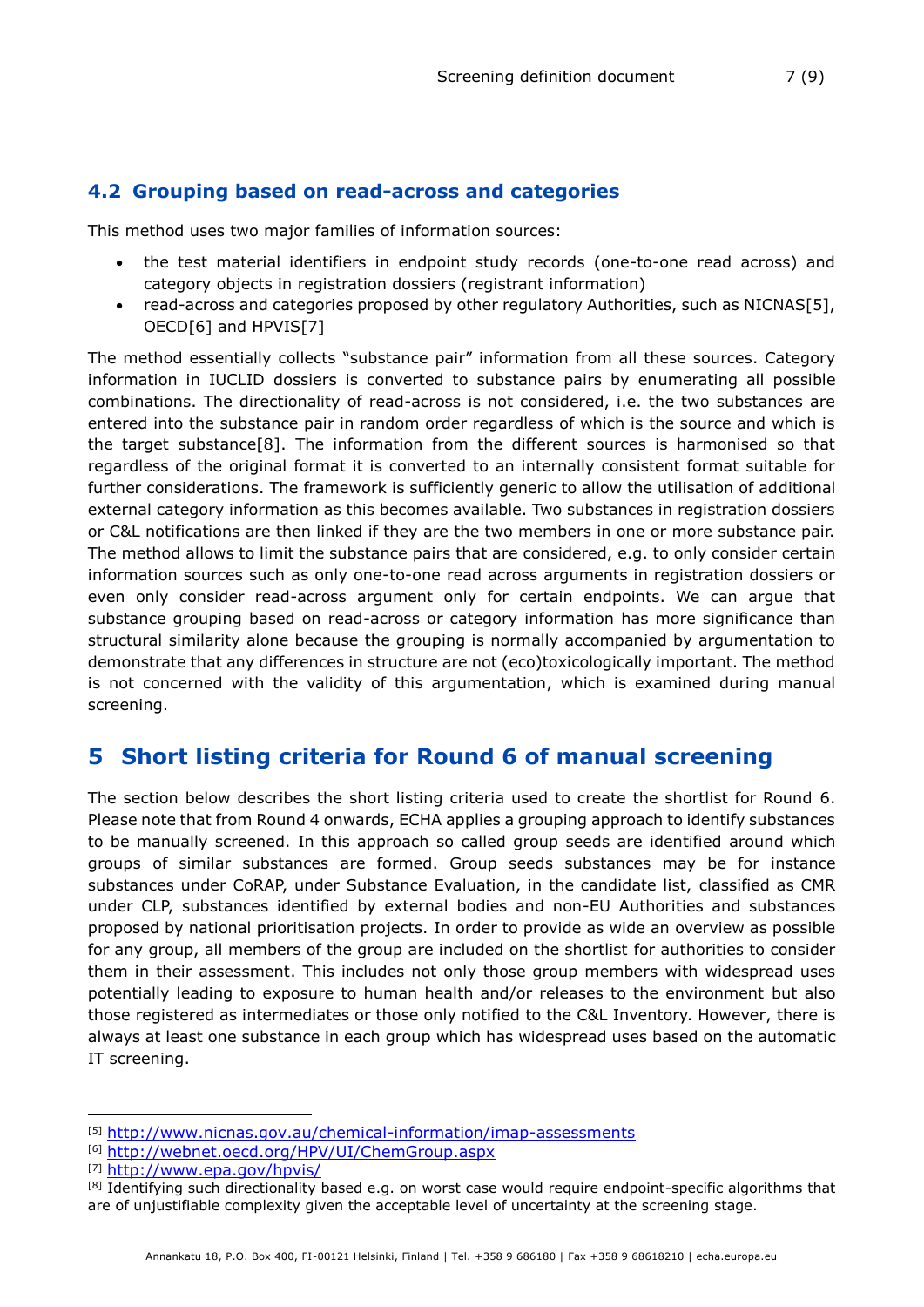The following seeds have been used in the Round 6 of manual screening:

### **1. Substances short listed in previous rounds but not assessed**

Substances shortlisted in previous rounds but not assessed by authorities were used as groups seeds for the grouping approach. Those substances have potential hazardous properties and widespread uses.

## **2. Substances identified in national priority programmes**

ECHA invites Member State Competent Authorities to propose their own candidates for manual screening. Those candidates are usually based on national priorities and reasoning behind their selection varies. Those substances are used as seeds and groups of substances formed around.

### **3. Substances with a recent harmonised classification as CMR1A/B and 2 or STOT RE**

Substances with a recent harmonised classification as CMR1A/B and 2 or STOT RE have been used as groups seeds for the grouping approach. By definition, those substances and the groups created around them have suspected hazardous properties and may be potential alternatives to those recently classified.

### **4. Substances from the pool of substances not yet addressed by regulatory action**

ECHA has considered the following substances for which there was no previous regulatory action before as group seeds:

- Substances self-classified by registrants potential hazard properties and relevant uses using the algorithms developed in past common screening rounds.
- Substances with potential hazard properties and expected high release potential determined in the context of the work done between ECHA and industry sectors in the Plastic Additives Initiative (see project description in Annex 1). The outcome of the PLASI project was a relative release potential ranking from plastic materials of substances that were confirmed to be used as plastic additives. Those substances ranking high in the PLASI project were used as group seeds due to their potential for exposure.